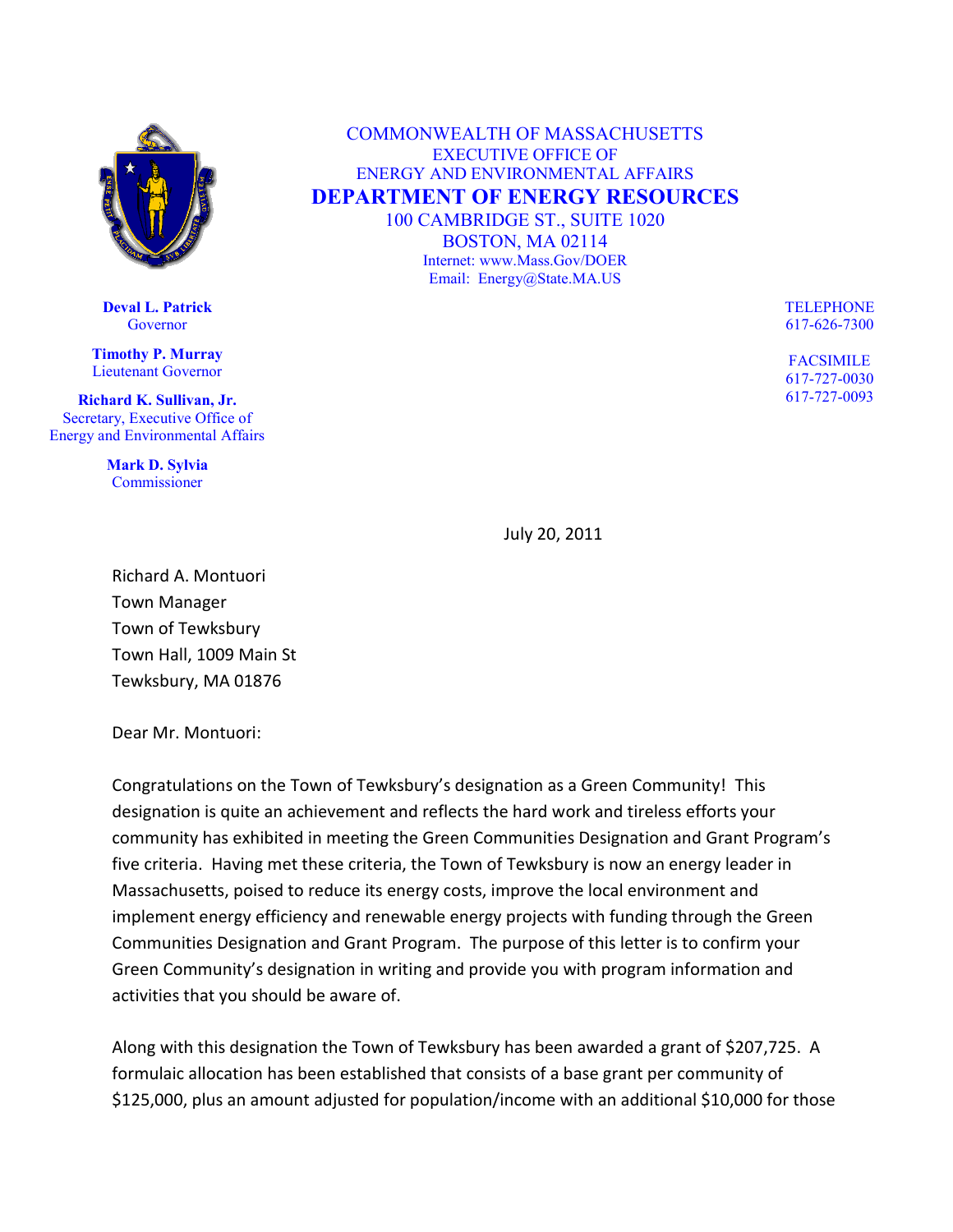Green Community Updates July 20, 2011 Page 2

designated communities that adopted as-of-right renewable generation. To receive this grant award, the Town of Tewksbury will be required to submit a project application proposing how these funds will be spent. The Green Communities Division ("Division") will begin accepting grant applications on July 20th and all grant applications must be received by 5pm on August 22, 2011. The [Green Community Grant application process](https://massdoer.centraldesktop.com/p/aQAAAAAA06lL) is similar to the steps your city or town took to submit its Green Communities Designation application.

## **SOLAR SOLID WASTE COMPACTORS**

In addition to the grant funding, Green Communities will be receiving 5 BigBelly solar solid waste compactors. Your Regional Coordinator, Joanne Bissetta, will be contacting you soon regarding the number you will receive as well as the type of model options available. Your preference regarding the particular model must be provided to your Regional Coordinator no later than 5pm on August 3, 2011.

## **SIGNS**

Each designated Green Community will be receiving four (4) 12" x 18" aluminum signs to be displayed in your community. These signs are in the process of being printed and will be distributed at a future event.



Designated Green Communities that wish to purchase additional signs may do so by contacting any of the following MassCor service representatives listed below. The cost for each additional sign is \$22.94.

Cathleen Ayers **Lynn Gilbode** Debbie Correia 508-850-1072 508-850-1073 508-850-1071 [caayers@doc.state.ma.us](mailto:caayers@doc.state.ma.us) [lmgilbode@doc.state.ma.us](mailto:lmgilbode@doc.state.ma.us) [dacorreia@doc.state.ma.us](mailto:dacorreia@doc.state.ma.us)